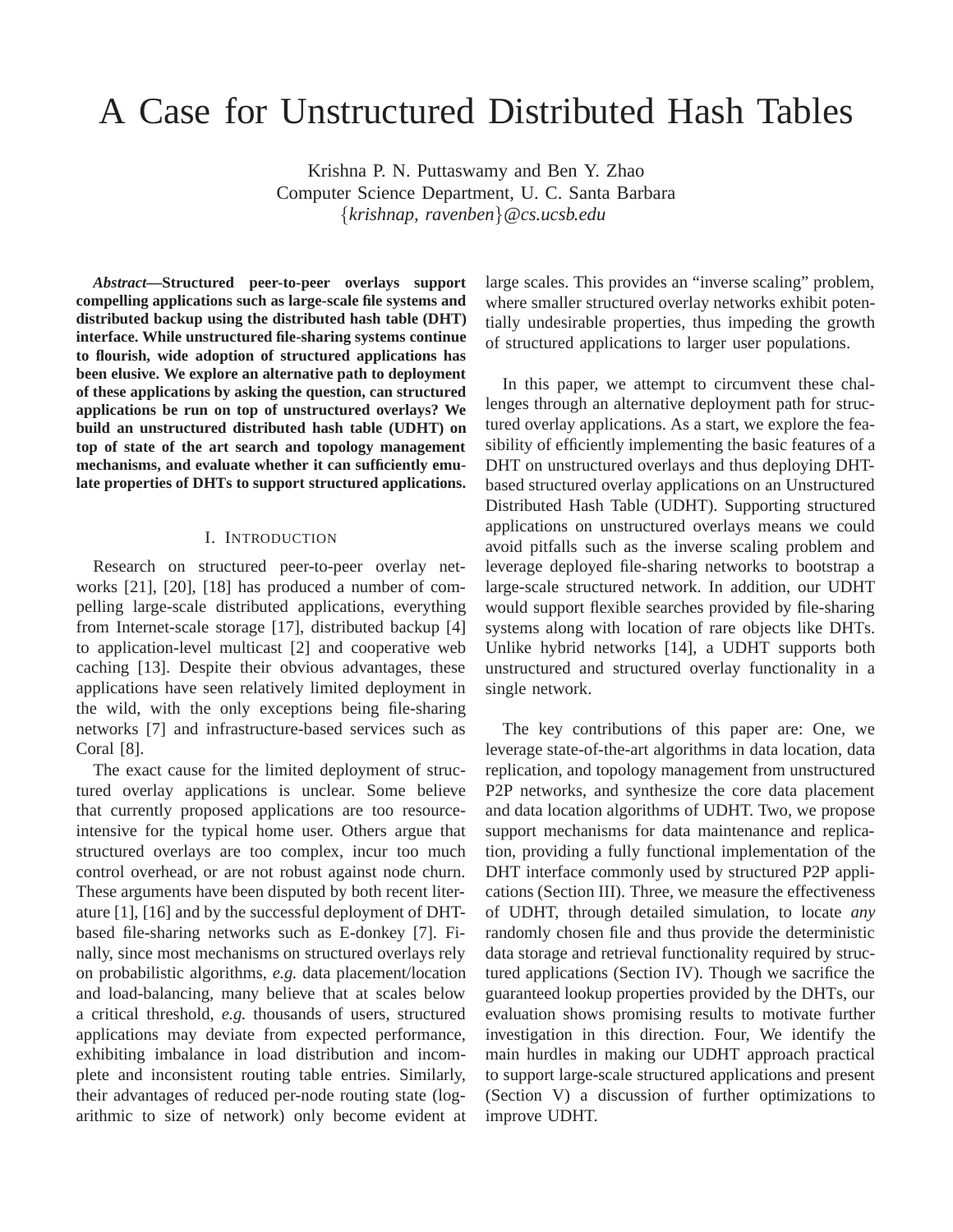

Fig. 1. *Distributed Hash Table.* Node 2113 stores data into the DHT using a put operation with key 3222. Node 1023 retrieves the data using get of key 3222.

## II. BACKGROUND AND RELATED WORK

Before discussing our system design, we introduce the basic concepts behind structured peer-to-peer overlays and highlight several key pieces of related work.

**Structured Overlays and DHTs.** A structured peerto-peer overlay is an application-level network connecting any number of nodes, each representing an instance of an overlay participant. Nodes are assigned nodeIds uniformly at random from a large identifier space. Application-specific objects are assigned unique identifiers called keys from the same space.

The overlay dynamically maps each key to a unique live node, called its *root node*. While a key's root can change with network membership, at any given time in a consistent network, a single node is responsible for each key. The root is usually defined as the peer with nodeId closest to the key. At their lowest layer, structured overlays provide *key-based routing* (KBR) [6], delivering messages based on a destination key to the key's root node using multihop routing, where a node at each hop forwards the message using a local routing table of overlay links.

While KBR provides the foundation for structured overlays, the most commonly used interface by structured applications is the DHT interface [5], [6]. A DHT provides reliable storage by storing each data block or file based on a specific "key." It provides two simple functions, *put (Key K, Data D)* reliably stores the data accordingly to key *K*, and *get (Key K)* retrieves the data stored associated with key *K*. Finally, a DHT maintains high availability of its data across changes in network membership. Figure 1 shows a DHT operation, where node 1023 retrieves data stored by node 2113.

**Related Work.** A number of previous overlay network studies have strongly influenced our work. First, two studies by Gkantsidis et al. [10], [11] analyzed the performance of random walk search algorithms on overlay networks, and showed them to be highly effective when coupled with one-hop replication. Lv et al. evalu-

ated different search algorithms on unstructured overlays, and showed that *k*-random walks perform significantly better than flooding or expanding ring searches [15]. Gia [3] exploits the heterogeneous capacity across peers for topology adaptation, resulting in the natural selection of high capacity nodes as network hubs, greatly increasing the effectiveness of biased random walk searches. Our work leverages Gia's capacity-based connectivity model. Recent work showed that structured overlays are capable of supporting complex queries using similar adaptivity and robustness optimizations as their unstructured counterparts [1]. In comparison, our work asks the opposite question: can unstructured overlays provide structured overlay interfaces such as a DHT.

Finally, our experiments leverage datasets from several peer-to-peer measurement studies<sup>1</sup>. We use the original Gnutella study [19] to derive a Gnutella network topology, as well as a trace for node churn. We also follow the Gia [3] and Myths [1] work in deriving a heterogeneity capacity model from the Gnutella data. From recent measurement studies on the E-Donkey network [7], we derive a model for file distribution. Finally, we also utilize the node churn trace from the recent Cornell study on the Skype network [12].

#### III. SEARCHING IN UNSTRUCTURED DHTS

Despite recent studies that have dispelled some of the criticisms of structured overlays, the limited deployment of structured applications remains unexplained. Whether the challenges are based on complexity, inverse scaling, or unknown issues with structured overlays, one potential solution is to decouple structured overlay applications from structured overlays and leverage existing deployments of unstructured networks. Using this approach, we build and deploy an Unstructured Distributed Hash Table (UDHT) that provides the same interface as a traditional DHT. We can bootstrap structured applications on a smaller unstructured network running a UDHT, then gradually migrate to structured network at larger scales. The focus of this paper, is to evaluate the feasibility of building a UDHT to support structured overlay applications at smaller scales. Issues of migration to structured overlays remain future work.

While unstructured overlays have successfully supported queries on file-sharing networks, they are optimized for locating popular files with a high number of replicas in the network. The success of our approach relies on the ability of unstructured overlays to efficiently

<sup>&</sup>lt;sup>1</sup>We gratefully acknowledge our appreciation to the authors of these studies for access to their measurement data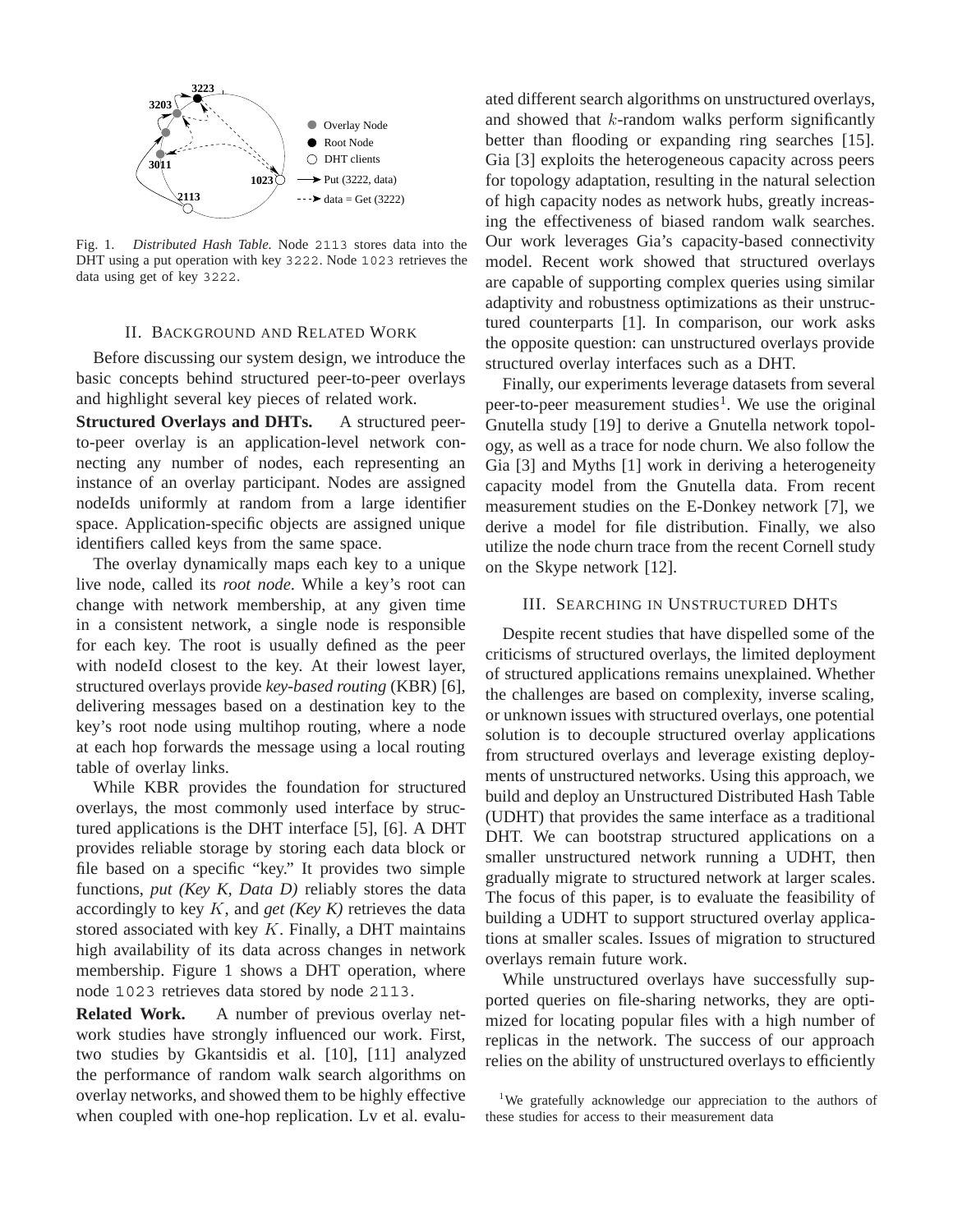locate all files, including those with a low replication factor. We begin by explaining our choice of search algorithms and topologies, then describe our implementation of an unstructured DHT network.

## *A. Search and Topology Management*

**Search.** Previous work [3], [10], [11], [15] has studied a number of search algorithms in unstructured overlays, including TTL-based flooding, expanding ring searches, and *k*-random walks. In TTL-based flooding, a node floods a query to all of its neighbors, decrementing the TTL count with each hop. Queries are dropped when TTL reaches zero. Expanding ring searches extend TTLbased flooding by repeatedly querying with increasing TTL values until the object is found. Finally, a random walk query randomly traverses the network graph until it finds the object or a maximum hop count is reached. A *k*-random walk issues *k* random walk queries in parallel.

Several studies [3], [15] show that *k*-random walks significantly outperform flooding-based approaches. We evaluate different variants of random walk algorithms for our system. However, where Gia's biased random walk requires per-query state at each node to avoid redundant paths, we introduce an *embedded n-window* random walk, where the last *n* nodes visited are embedded inside each query. A query avoids any neighbors already present in its *n* hop window, thus avoiding any routing loops of *n* hops or less. If the query reaches a "dead-end" where all neighbors are in the *n*-hop window, it chooses the neighbor least recently traversed.

**Topology Management.** To improve search performance, we require the unstructured overlay to exploit heterogeneous node capacity using the same technique described in Gia [3] and Myths [1]. A node's maximum connectivity is roughly proportional to its "capacity," which is modeled using its bandwidth capacity. Associating degree with node capacity produces networks with heterogeneous per-node connectivity, where a large number of less connected "edge" nodes are connected by a number of highly connected "hubs." Since a node's chance of being visited by a query is proportional to its in-degree, random walk queries are more likely to visit hub nodes than edge nodes.

**One-hop Index Replication.** Finally, we adopt the one-hop index replication optimization introduced by Gia [3], where each node maintains an index of objects stored by its one-hop neighbors. Combined with the capacity-based connectivity model, this significantly improves search effectiveness by caching indices of edge nodes on hubs often visited by random walks. This emulates multi-layer superpeer search, and explains how Gia outperforms a two-layer superpeer network.

## *B. Implementing a UDHT*

**Supporting Put and Get.** A DHT supports two basic operations: PUT stores a data object based on an identifying key *K*, and GET retrieves the data object associated with *K*. To support additional DHT semantics such as authentication, data removal, and user quotas, objects stored using the same key must be co-located on the same set of peers.

The UDHT maintains *n* replicas of each object for increased availability, where replication factor *n* is a system-wide parameter determined at startup time. Unlike a DHT, *K*'s replicas can be on any *n* peers, and is independent of *K*.

To perform a GET operation on  $K$ , a client initiates a *k*-random walk search for key *K*. The random walks continue until each has successfully located the desired object, or has reached its MAXCOUNT number of hops. To perform a PUT on  $K$ , a client first searches for any existing objects stored with key *K* by performing a GET on *K*. If such objects exist, it is highly likely the search will locate at least one peer *P* storing a replica. If no replica is found, the client issues *k* parallel random walks to choose a set of *n* nodes to store the replicas of *K*. At each new node, a random walk terminates or adds the node to the set with probability  $1/m$ , where m is an approximate estimate of the network diameter. Once *n* peers are found, the client disseminates the object to all peers in the set.

**Data Replication and Proactive Maintenance.** We assume that once a new node connects to the UDHT, it maintains connections to its overlay neighbors until it leaves the UDHT. Each peer sends periodic heartbeats to its one-hop neighbors. When a peer notices a neighbor *X* has disconnected, it reads its own list for objects stored on *X* (from one-hop index replication), performs a random walk search for each object and makes another copy of the object on itself.

## IV. EXPERIMENTAL EVALUATION

In this section, we perform detailed evaluation of our mechanisms and algorithms using a customized simulator based on PlanetSim [9], a Java-based event simulator for overlays. For realistic results, we leverage a variety of data from previous measurement studies [3], [7], [12], [19], including overlay topology, node capacity, and overlay churn models. Note that we are primarily concerned about performance at the overlay layer, *e.g.*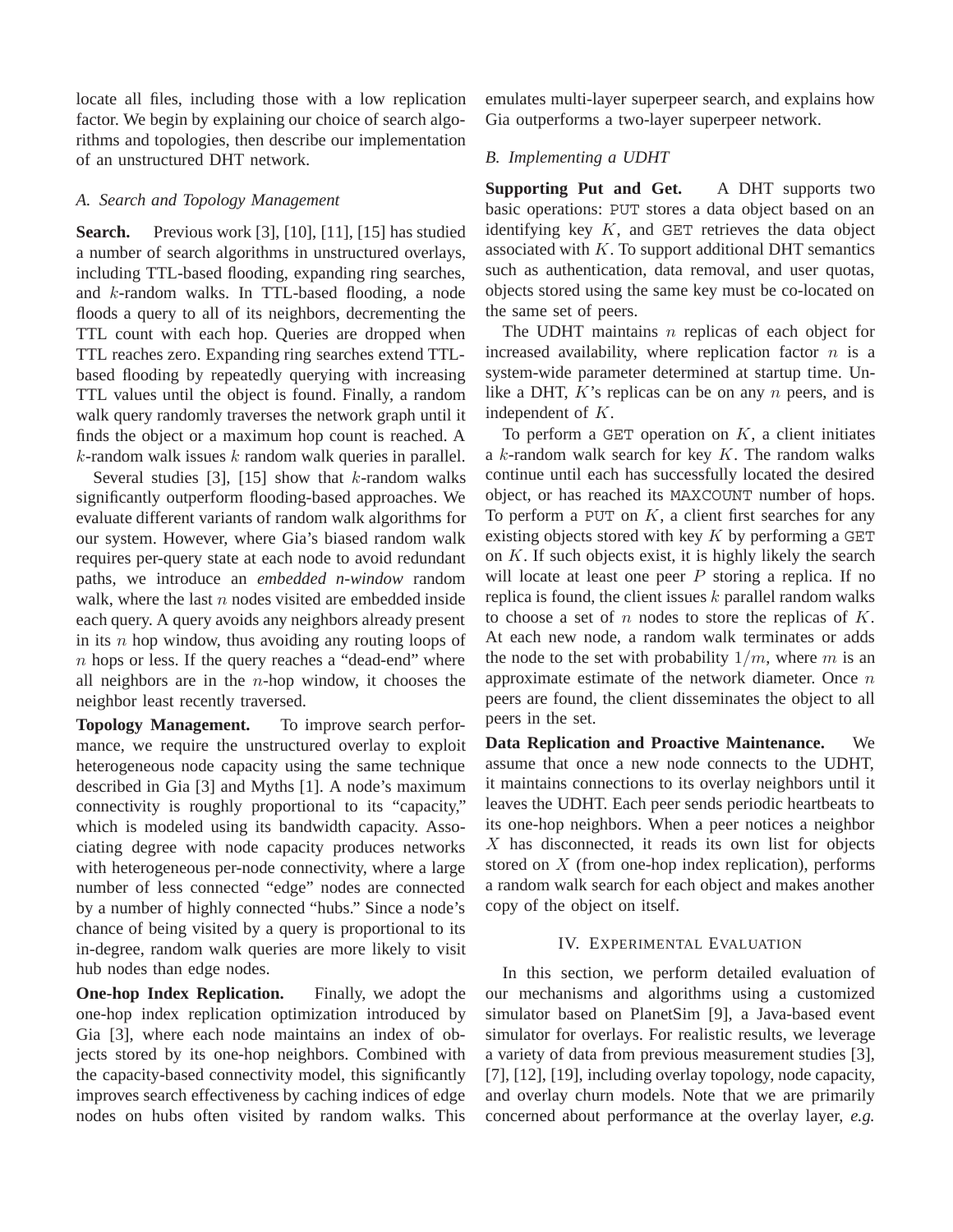

Fig. 2. Query success rate with one-hop replication on the Gnutella and Gia topology.



Fig. 5. Query overhead with UDHT on a static network.





Fig. 3. Query overhead with one-hop replication on the Gnutella and Gia topology.



Fig. 6. Bandwidth consumed in a 3K node UDHT, 1 query (68Bytes) per sec/node.



Fig. 9. Comparing query success with varying network sizes for UDHT, 1RW, 5RF.



Fig. 4. Query success rate with UDHT on a static network.



Fig. 7. Comparison of query success rate of 3K DHT and UDHT (1-RW, 750 hops depth) under different churns.



Fig. 10. Comparing query overhead with varying network sizes for UDHT, 1RW, 5RF.

Fig. 8. Relative overheads of queries and object placement in UDHT.

overlay hops per query, and make no assumptions about the topology-awareness of the overlay network.

We perform two sets of experiments. First, we evaluate the ability of existing topology management and search algorithms to locate "unpopular" objects on two overlay topologies, Gnutella and Gia. Second, we evaluate the effectiveness of our UDHT by examining query success under stable, Gnutella, and Skype churn models.

## *A. Evaluation Methodology*

**Overlay Topology.** We evaluate our system on two overlay topologies. First, we take topology data gathered by the first Gnutella measurement [19], and isolate its largest connected component (1787 nodes) for our "Gnutella" topology. Second, we produce a 3000 node "Gia" topology based on the capacity-based adaptation parameters from Gia [3]. As in Gia, we assign node capacities by mapping Gnutella bandwidth measurements to capacity values, then connect the network until nodes reach a "satisfied" state.

**Overlay Churn Traces.** For evaluation under network dynamics, we use two traces of churn. First, we generate a list of node lifetime values from application-level uptime information of 37K Gnutella hosts [19]. For each new node, we assign a randomly selected lifetime value from this distribution. Second, we use similar techniques to model the lifetime values of more than 2100 Skype superpeers from a recent Cornell study [12]. In both cases, we keep the network size constant by adding a new node whenever an existing node leaves the network. New nodes in the "Gnutella" model are assigned a node degree from the Gnutella connectivity distribution, and nodes from the "Gia" model are assigned the same capacity as the node it replaced. Neighbors of the new node are chosen randomly while respecting connectivity or capacity constraints at each node.

**Object Replication and Placement.** Since our intent is to study search for "unpopular" objects, each object in our experiments has a replication factor of 5 unless otherwise specified. For Figures 2 and 3, we randomly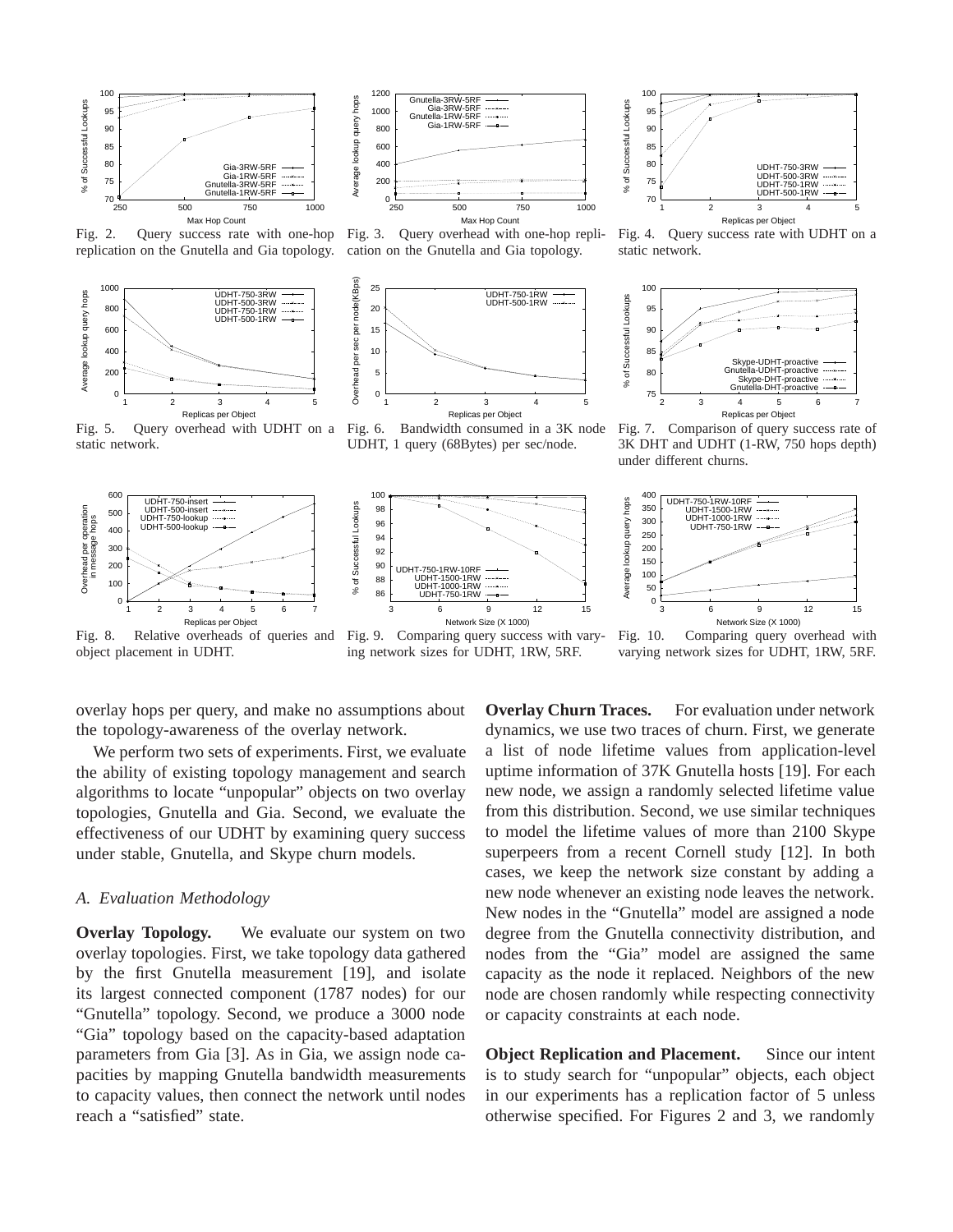map each new node into one of 12000 nodes from a recent study of the e-donkey network [7], thereby assigning it a selection of object replicas. For UDHT experiments, each new node brings in 100 new objects that are then replicated into the system using the PUT operation. Replica placement also observes each node's capacity based on the Gia distribution.

## *B. Evaluation Results*

Our simulations look at several scenarios. First, we evaluate whether unstructured overlays can support effective location of "unpopular" objects, where the number of replicas is low  $(\leq 5)$ . These results determine the parameters and algorithms for our UDHT. Second, we examine the performance of our UDHT under static and dynamic network conditions. We seek to understand our search overhead and the impact of increasing object replication. Third, we look at the control overhead for inserting objects into the network. Finally, we evaluate our UDHT performance as the network grows in size.

**Queries on Static Overlays.** Our preliminary results confirm previous studies [10], [11], [3] that show random walks to be the most effective search algorithms on unstructured overlays. We begin by evaluating the effectiveness of random walk strategies on both the Gnutella and Gia topologies. We quantify overhead using the number of overlay hops crossed by all messages.

Figures 2 and 3 show the lookup query success for different random walk depths and different number of random walks, for the Gnutella and Gia topologies. Overall, the capacity-based Gia topology provides significantly better query performance with lower overhead compared to the flat Gnutella topology. The variance in node degree, combined with one-hop replication allows random walks to cover a greater portion of the network. While using parallel random walks, *i.e. 1RW to 3RW*, improves query success rate, our experiments confirm prior work [3] that increasing the replication factor can more dramatically improve query success rate with lower overhead. From these results, we conclude that our UDHT will enable one-hop index replication, use only 1 random walk for search, and provide object replication. Where possible, we will utilize a capacitybased topology to improve query success.

**UDHT Under Static Conditions.** Figures 4 and 5 evaluate UDHT query success rates and search overheads on static networks. Figure 6 presents the bandwidth required by each node if every node maintained a constant stream of queries at a rate of 1 query/second, with average query size of 68 Bytes. Our UDHT has onehop index replication enabled, and is running on a 3000 node Gia topology. Clearly, increasing the object replication factor drastically improves query performance and reduces search overhead. While performing 3-random walk drastically increases search overhead, its benefit to queries is limited and easily offset with slightly higher object replication. In addition, increasing the random walk depth improves query success with a very low increase in query cost. Therefore, unless otherwise specified, we will use 1-random walk with a max hop count of 750 for our remaining UDHT experiments.

**UDHT and DHT Under Network Churn.** Figure 7 presents a comparison of the lookup performance of a 3000 node DHT and UDHT network under the Skype and the Gnutella churn models. We used Chord for our DHT tests and, for a fair comparison, we used highly favorable values for the stabilization interval and the finger table update interval. The UDHT network was configured to use 1-Random walk with 750 hops maximum depth. In general, the Skype model exhibits lower churn rate than the Gnutella model. Each test ran for approximately 12 hours of virtual time. During each run, an average of 840 nodes died under the Skype churn model, while an average of 2600 nodes died under the Gnutella model.

Our UDHT results show that proactive replica maintenance provides excellent object availability, leading to high query success even under churn. In our repair scheme, the neighbor of a failed node uses its neighbor index to search for the failed node's objects. We see from the graph that for networks with higher rates of expected churn, *e.g.* the Gnutella model, increasing object replication can dramatically improve data availability. Our experiments confirm that the overhead of each proactive recovery request is similar to a normal UDHT lookup and increases with higher churn, as expected. Under churn, even DHT lookup performance drops significantly and is comparable to the performance of a UDHT. Because of heavy churn, higher replication and proactive replica maintenance is required in a DHT network also to sustain high lookup performance. DHT results, again, show similar trend as the UDHT results with better lookup performance under Skype churn model than under Gnutella churn.

These results together indicate that with the right set of parameters and with proactive replication, its possible to achieve high data availability, similar data availability as that of a DHT, in an unstructured network.

**Object placement overhead.** We compare the relative costs of performing object placement (PUT), and query operations in our UDHT. Figure 8 shows that as the